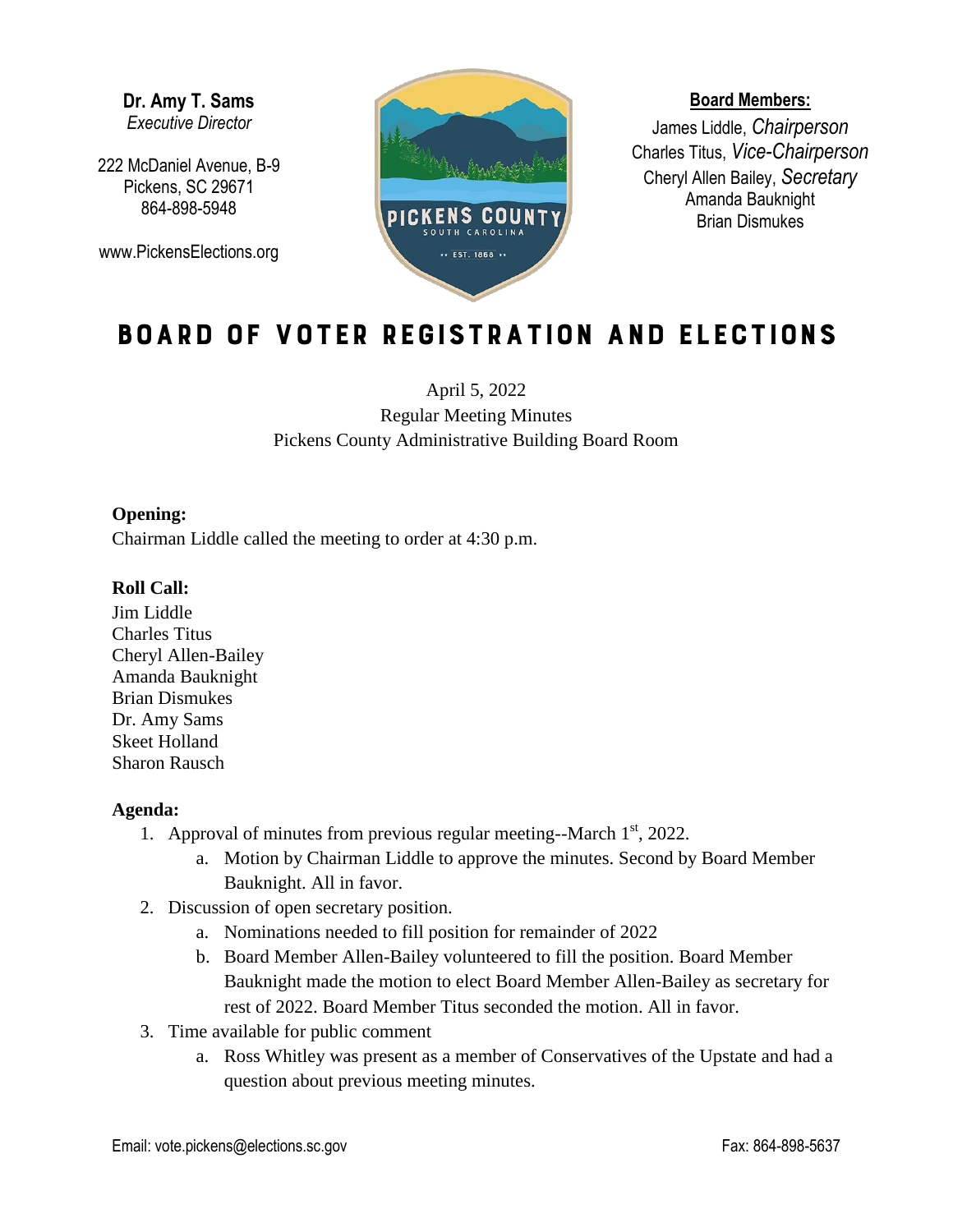- b. Richard Byrd, Pickens County Democratic Party, expressed concern over Lillian Boatwright not being reappointed, current board members, and appreciation for Robert Rauton.
- c. Suzie Hart had questions about absentee voting and pending legislation.
- 4. Second Reading of proposed change to the Board of Voter Registration & Elections Official Organizational Rules, pg. 8. First reading was at the regular meeting on February  $10^{th}$ , 2022.
	- a. Board Member Titus made the motion to pass second reading. Board Member Bauknight seconded. All in favor.
- 5. Director's Report.
	- a. Redistricting.
		- i. County council has approved all changes
		- ii. Complete on our end
		- iii. County & district interactive mapping app added to website
		- iv. The entire state is waiting on a  $2<sup>nd</sup>$  comparison from RFA (Revenue & Fiscal Affairs).
		- v. School board districts will likely change, probably after the June Primary and maybe as late as spring of 2023.
	- b. Election Integrity Booklet
		- i. The State Election Commission recently released this informational booklet.
		- ii. Hard copies are available in the office; pdf version is available on scvotes.gov.
	- c. Polling Location Changes (Verbal confirmation was received from the delegation on the permanent locations; waiting on written confirmation).
		- i. 107 Issaqueena: Clemson Elementary School
		- ii. 132 Zion: West End Baptist Church
		- iii. 142 Crestview: Smithfields Country Club
		- iv. 155 North Liberty: Rosewood Center
		- v. 161 McAlister: St. Michael's Episcopal
		- vi. 145 Saluda (Temp): Rock Springs Baptist Church
		- vii. 151 Dacusville (Temp): Dacusville Elementary School.
	- d. Homeschool Hangout & Library Partnership Projects
		- i. SC Fun Ballot educational demonstration on Monday, May  $9<sup>th</sup>$  at the Village Branch Library.
		- ii. Creation of informational  $\&$  educational videos for posting on the library and county Facebook pages.
	- e. By-Mail-Absentee Info Targeting Senior Populations
		- i. Absentee by mail informational flyers will be distributed to assisted living facilities, nursing homes, and through the library house calls program.
		- ii. Facebook and website posts are being drafted for publishing on appropriate future dates.